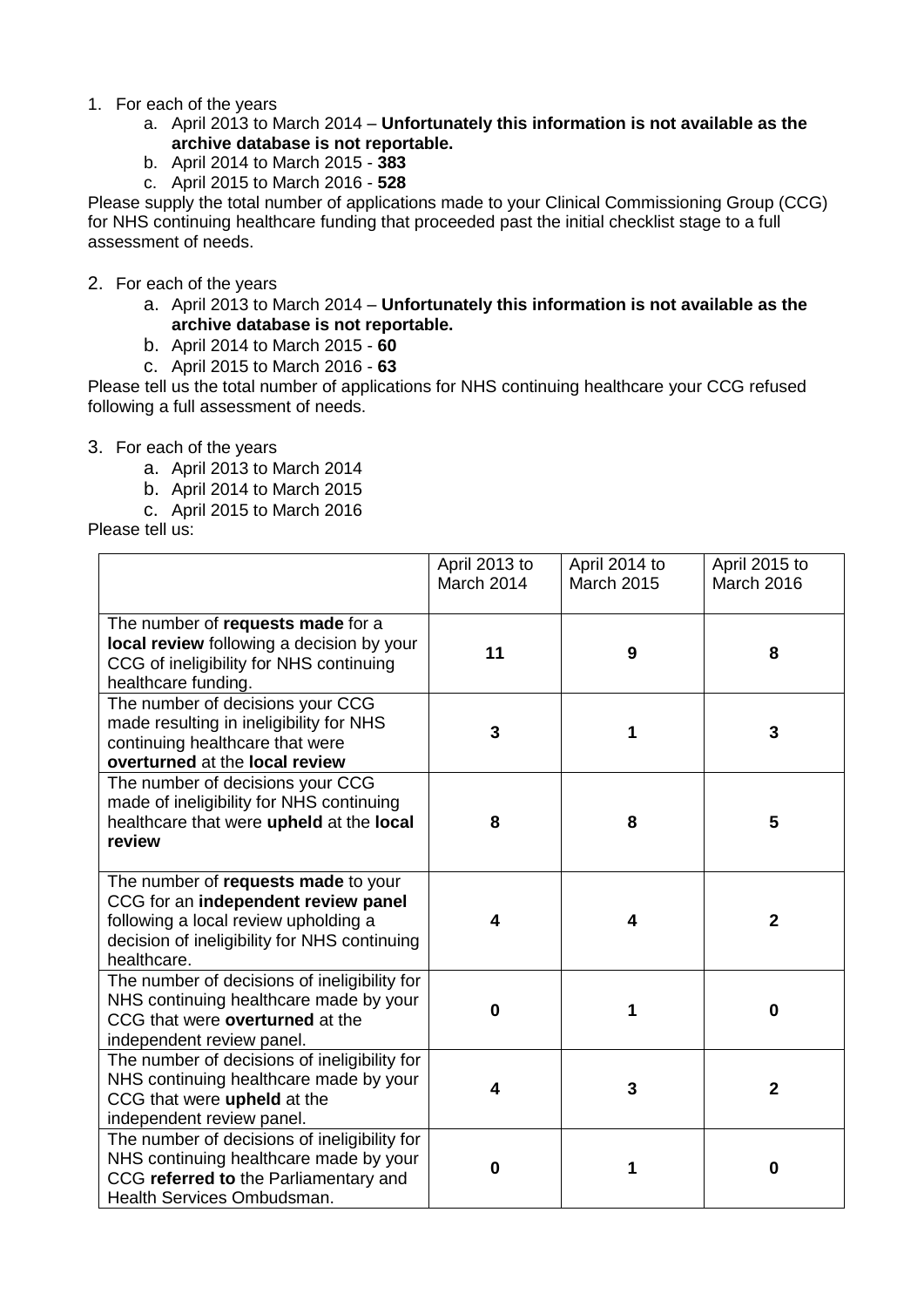| The number of decisions of ineligibility<br>made by your CCG that were<br>overturned by the Ombudsman, with<br>NHS continuing healthcare funding then<br>being awarded. | N/A | N/A |
|-------------------------------------------------------------------------------------------------------------------------------------------------------------------------|-----|-----|
| The number of decisions of ineligibility for<br>NHS continuing healthcare made by your<br>CCG that were upheld by the<br>Ombudsman.                                     | N/A | N/A |

4. For each of the years April 2013 to March 2014, April 2014 to March 2015 and April 2015 to March 2016, please tell us:

|                                                                                                                                                                                                              | April 2013 to                        | April 2014 to     | April 2015 to |
|--------------------------------------------------------------------------------------------------------------------------------------------------------------------------------------------------------------|--------------------------------------|-------------------|---------------|
|                                                                                                                                                                                                              | March 2014                           | <b>March 2015</b> | March 2016    |
| What is the <b>median time</b> taken by<br>your CCG to conduct NHS continuing<br>healthcare assessments, from<br>receiving the initial checklist to<br>notifying the applicant of the eligibility<br>result? | <b>Please see</b><br>response to 1a. | 60                | 58            |

5. Does your CCG always involve experts in the assessment of the specific medical condition that the person being assessed for NHS continuing healthcare presents with? For example a Parkinson's nurse, an MS specialist nurse, a neurologist etc. **Information is sought from the GP or relevant party.**

6. We know that people with long term, progressive conditions who are found eligible for NHS continuing healthcare are often reassessed after a set period. For each of the years April 2013 to March 2014, April 2014 to March 2015 and April 2015 to March 2016, please supply:

|                                                                                                                                                                                                          | April 2013 to<br>March 2014 | April 2014 to<br><b>March 2015</b> | April 2015 to<br><b>March 2016</b> |
|----------------------------------------------------------------------------------------------------------------------------------------------------------------------------------------------------------|-----------------------------|------------------------------------|------------------------------------|
| The total number of NHS continuing<br>healthcare reviews conducted by<br>your CCG, on people who have<br>existing eligibility. Please include all<br>reviews including 3 month and<br>annual.            | 108                         | 327                                | 439                                |
| The total number of cases in your<br>CCG where NHS continuing<br>healthcare eligibility was withdrawn<br>following the review of a person<br>previously found eligible for NHS<br>continuing healthcare. | N/A                         | N/A                                | N/A                                |